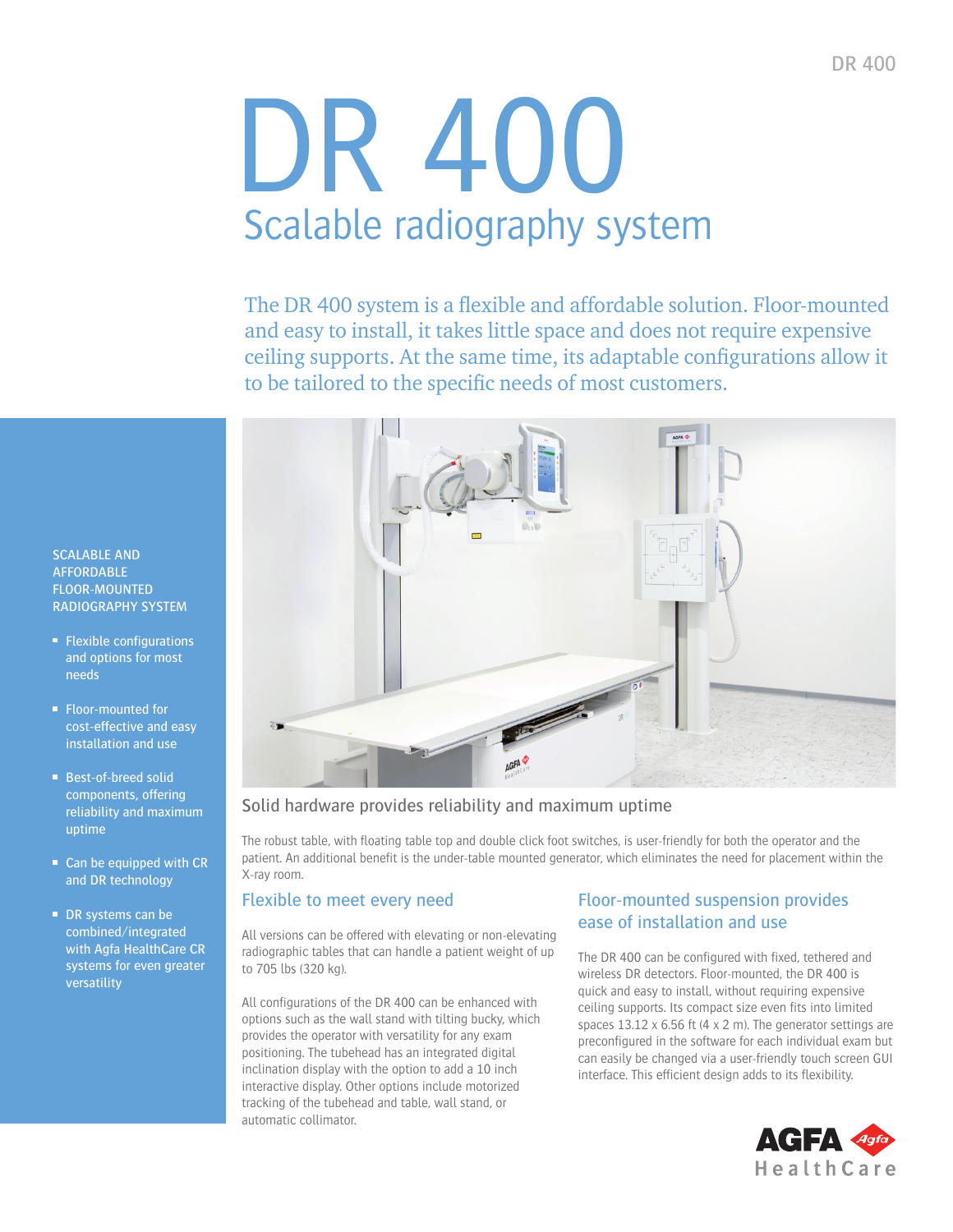

#### No-excuses, best-of-breed hardware

From the robust radiographic table, to the wall stand, to the tubehead and beyond, the DR 400 offers no-nonsense, best-of-breed hardware for all its components. By improving uptime and reliability, productivity is increased as well. Less maintenance means a lower total cost of ownership (TCO), and better protection of the hospital's investment.

#### Services & Support

Agfa HealthCare offers service agreement solutions tailored to the individual customer's situation. The service agreements are available in Basic, Comfort, Advanced and Privilege levels, making lifecycle costs predictable. A worldwide team of some 1000 service professionals is at your disposal to provide support at all phases of your project. As an additional service, they can help you customize your examination tree or link RIS protocol codes for an even higher return on investment. Furthermore, this team carries out tasks that go well beyond maintenance, including value added services such as super user training, staff training and software upgrades.

### Generators

| <b>Generator model</b>           | <b>Editor HFe 401</b>                                                                                                                                                                   | <b>Editor HFe 501</b>                                                       | <b>Editor HFe 601</b>                                                       | <b>Editor HFe 801</b>                                                       |  |  |
|----------------------------------|-----------------------------------------------------------------------------------------------------------------------------------------------------------------------------------------|-----------------------------------------------------------------------------|-----------------------------------------------------------------------------|-----------------------------------------------------------------------------|--|--|
| Input power                      | 3 Phase 400V                                                                                                                                                                            | 3 Phase 400V                                                                | 3 Phase 400V                                                                | 3 Phase 400V                                                                |  |  |
| Max. power (kW)                  | 40                                                                                                                                                                                      | 50                                                                          | 65                                                                          | 80                                                                          |  |  |
| Max. mA                          | 500                                                                                                                                                                                     | 625                                                                         | 800                                                                         | 800                                                                         |  |  |
| kV-range                         | 40-150 kV                                                                                                                                                                               | 40-150 kV                                                                   | 40-150 kV                                                                   | 40-150 kV                                                                   |  |  |
| Power output $@$ 0.1s            | 500 mA @ 80 kVp<br>400 mA @ 100 kVp<br>320 mA @ 125 kVp<br>266 mA @ 150 kVp                                                                                                             | 625 mA @ 80 kVp<br>500 mA @ 100 kVp<br>400 mA @ 125 kVp<br>333 mA @ 150 kVp | 800 mA @ 80 kVp<br>650 mA @ 100 kVp<br>520 mA @ 125 kVp<br>430 mA @ 150 kVp | 800 mA @ 80 kVp<br>800 mA @ 100 kVp<br>640 mA @ 125 kVp<br>530 mA @ 150 kVp |  |  |
| Compatible X-ray Tubes           | E7884X<br>E7252X<br>E7254FX<br>E7869XX                                                                                                                                                  | E7884X<br>E7252X<br>E7254FX<br>E7869XX                                      | E7252X<br>E7254FX<br>E7869XX                                                | E7254FX<br>E7869XX                                                          |  |  |
| Range of radiographic parameters |                                                                                                                                                                                         |                                                                             |                                                                             |                                                                             |  |  |
| m <sub>A</sub>                   | From 10 mA to 800 mA through the following mA stations: 10, 13, 16, 20, 25, 32, 40, 50,<br>63, 80, 100, 125, 160, 200, 250, 320, 400, 500, 650, 800. (Depending on the Generator model) |                                                                             |                                                                             |                                                                             |  |  |
| mAs                              | Product of mA x time values from 0.5 mAs to 600 mAs (32 steps)                                                                                                                          |                                                                             |                                                                             |                                                                             |  |  |
| ms                               | From 1 to 6300 milliseconds through the following time stations: 1, 2, 3, 4, 5, 6, 8, 10, 11, 13,                                                                                       |                                                                             |                                                                             |                                                                             |  |  |

AEC mAs: 0.5 mAs to 600 mAs exposure time: Nominal shortest irradiation time = 2 ms (Automatic Exposure Control)

1600, 2000, 2500, 3200, 4000, 5000, 6300.

16, 20, 25, 32, 40, 50, 63, 80, 100, 130, 160, 200, 250, 320, 400, 500, 630, 800, 1000, 1250,

## X-ray tubes

| <b>Housing</b>  | <b>Focal spot</b> | Target angle | Heat capacity (kHU) | Anode speed |
|-----------------|-------------------|--------------|---------------------|-------------|
| Toshiba E7884X  | $0.6 - 1.2$       | $12^{\circ}$ | 300                 | Low         |
| Toshiba E7252X  | $0.6 - 1.2$       | $12^{\circ}$ | 300                 | High/Low    |
| Toshiba E7254FX | $0.6 - 1.2$       | $12^{\circ}$ | 400                 | High/Low    |
| Toshiba E7869XX | $0.6 - 1.2$       | $12^{\circ}$ | 600                 | High/Low    |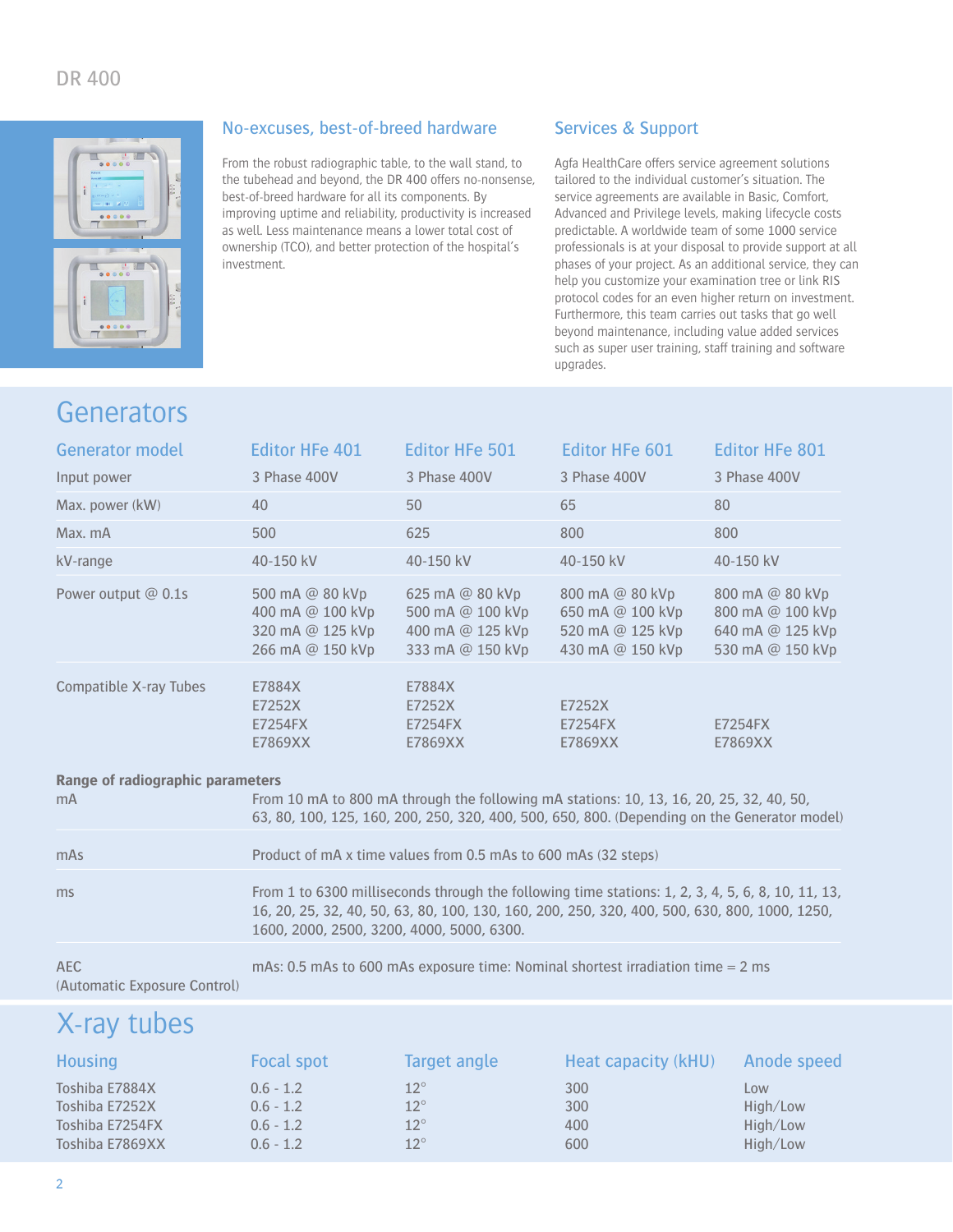## **Technical Specifications**

#### PATIENT TABLE

**Dimensions** 

- Height (non elevating table): 27.56 in (700 mm)
- Height (elevating table): Min  $21.65$  in (550 mm), Max 35.43 in (900 mm)
- **Width: 30.31 in (770 mm)**
- **Length of table base: 55.12 in**  $(1400 \text{ mm})$
- $\blacksquare$  Tabletop width: 31.89 in (810 mm)
- Tabletop length: 86.61 in (2200 mm)
- **Tabletop detector distance:**  $<$  2.36 in (60 mm)
- Radiation absorption: < 0.03 in Al (0.7 mm) equivalent
- Tabletop travel longitudinal: 43.31 in (1100 mm)
- Tabletop travel transverse: 9.45 in (240 mm)
- Max. patient weight: 705 lbs (320 kg)
- Bucky travel along table access: 19.69 in (500 mm)
- **Automatic exposure control: 3-field ionisation chambers**

#### TABLE MOUNTED TUBESTAND

#### **Dimensions**

- Height of tubestand: 91.73 in (2330 mm)
- **Minimum room height: 98.43 in (2500 mm)**
- Tubestand longitudinal travel: 51.38 in (1305 mm)
- **Length of the X-ray tubestand arm: 36.61 in (930 mm)**
- Maximum height of X-ray tube focus (vertical position) 70.78 in (1800 mm)
- Exact height of the focus depends on the tube type Rotation of column with respect to its vertical axis:
- $\pm$  90° (The positions are determined by indents at 0°,  $\pm$  45°,  $\pm$  90°
- Rotation of Tube-Collimator Assembly with respect to its transverse axis: ± 110°
- **Transversal movement of tubehead:**  $\pm$  2.76 in (7 cm)

#### COLLIMATOR (manual)

- Dimensions:
- 7.2 x 9.48 x 6.61 in (183 x 241 x 168 mm) (W x D x H)
- Inherent filtration: 0.07 in (2 mm) Al equivalent
- Full field light localizer: >160 lx
- **Additional internal filtration:** 
	- $0.03$  in (1 mm) Al  $+ 0.03$  in (0.1 mm) Cu
	- $0.03$  in (1 mm) 1 mm Al  $+ 0.007$  in (0.2 mm) Cu
	- 0.07 in (2 mm) Al
	- No additional filtration
- Rotation: up to maximum  $\pm$  180 $^{\circ}$
- **External Dose Area Product Meter (optional)**

#### COLLIMATOR (automatic)

- Dimensions:  $9.60 \times 11.10 \times 8.50$  in (244 x 282 x 216 mm) (W x D x H)
- $\blacksquare$  Inherent filtration: 0.07 in (2 mm) Al equivalent
- Full field light localizer: >160 lx
- **Motorized shutter movement**
- Motorized additional internal fltration:
	- $0.03$  in (1 mm) Al  $+ 0.03$  in (0.1 mm) Cu
	- $-$  0.03 in (1 mm) 1 mm Al  $+$  0.007 in (0.2 mm) Cu
	- 0.07 in (2 mm) Al
	- No additional fltration
- **Build-in Dose Area product meter (optional)**
- Rotation: up to maximum  $\pm$  180°

#### WALL STAND

#### **Dimensions**

- **Height: 88.39 in (2245 mm)**
- **Width: 25.63 in (651 mm)**
- **Depth: 14.45 in (367 mm)**
- Minimum height detector center: 13.19 in (335 mm)
- Maximum height detector center: 72.83 in (1850 mm)
- Bucky vertical motion: 59.84 in (1520 mm)
- Radiation absorption (front panel attenuation, excluding the  $AEC$ ): < 0.7 mm Al equivalent
- Angle bucky (tilting bucky):  $-20^\circ$  to  $+90^\circ$
- $\blacksquare$  Wall stand surface detector plane distance:  $< 1.97$  in (50 mm)
- Max load on bucky wallstand: 70.54 lbs (32 kg)
- **Automatic exposure control: 3-field ionisation chambers**

#### **BUCKY**

- **Bucky has always removable grids**
- Bucky available for  $16.92 \times 16.92$  in (43 x 43 cm) fixed detector
- Bucky available for  $13.77 \times 16.92$  in (35 x 43 cm) cassette size detector (can be used for CR & DR)
- Cassette size bucky can rotate from landscape to portrait

#### OPTIONS & SYSTEM-ACCESSORIES

- Tubestand can be motorized for vertical tracking of tubehead on table or wall stand
- **Automatic collimator**
- $\blacksquare$  10 inch (25.4 cm) interactive tubehead display
- Auto Cassette Size Sensing in cassette size bucky (ACSS)
- **Mattress**
- **Lateral cassette holder**
- Compression belt for table
- Tilting bucky for wall stand
- **Spacer for wall stand**
- **Babyholder for wall stand**
- Anti-scatter grids: parallel grid and focused grids with 178 l/inch, ratio 10:1 focal distances 39.37/59.06/70.87 in (100/150/180 cm)